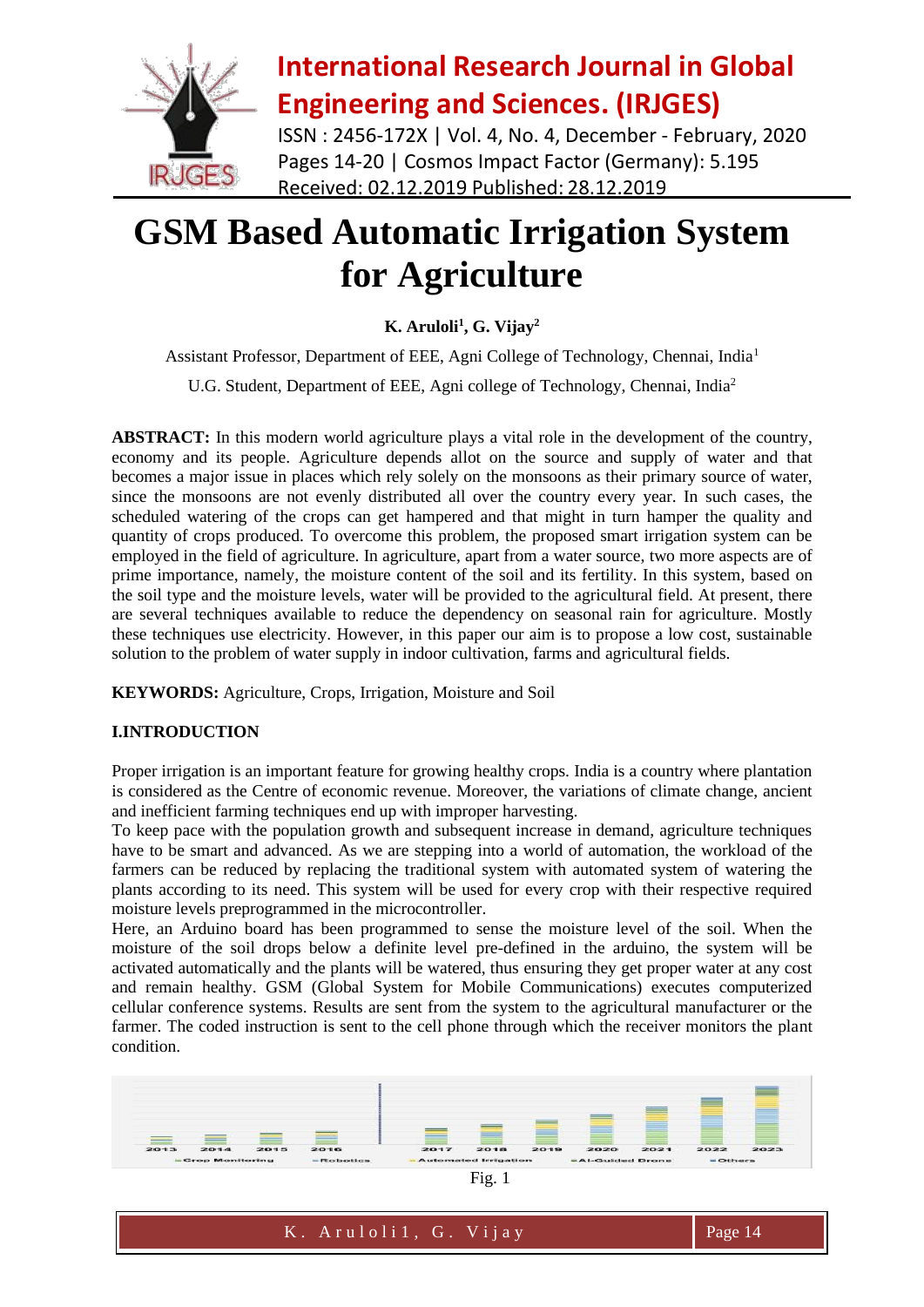

## **International Research Journal in Global Engineering and Sciences. (IRJGES)** ISSN : 2456-172X | Vol. 4, No. 4, December - February, 2020 Pages 14-20 | Cosmos Impact Factor (Germany): 5.195

Received: 02.12.2019 Published: 28.12.2019

Fig. 1 bar graphs depicts that there are many solutions towards irrigation problems all over the world but the most prominent and useful of them being crop monitoring, robotics, Automated Irrigation and AI-guided drones. Fig. 1 depicts the expected trends of market share for the different genres of technologies in the global revenue. It is seen that from 2013 through the next 10 years crop monitoring will be the most effective method to mitigate irrigation problems. The market for this generated a revenue of 35% of the global amount in 2016.And it is believed that in future AI-guided drones are going to be the major shareholders in this particular market. This paper is organized as follows: The next section tells us about the Related works. Section III describes the microcontroller overview. Section IV illustrates about materials used. Section V & VI tells us about the algorithm used and experimental results on a benchmark real time dataset. The last section consists of a conclusion, future works and the references.

### **II MICROCONTROLLER OVERVEIW**

Arduino is an open hardware development board (fig 2) which depends on a microcontroller that makes installed programming a lot simpler than conventional strategies. Arduino contain various parts and interfaces together on a solitary circuit board. The other reason for choosing Arduino is mentioned below.

1.Economical: Arduino is easily available in market and hence useful and cheap.

2.Multi-platform software & Simple: Arduino software can run in Windows, Linux, Macintosh OSX, hence more friendly compared to other devices. Coding in this software is much alike C/C++ hence much easier to understand.

3.Open source and extensible hardware: Arduino is reliance on Atmel microcontrollers. The designs for the modules are flowed under a Creative Commons permit, so experienced circuit architects can make their own specific elucidation of the module, take a shot at it, broadening and improving it.



Fig. 2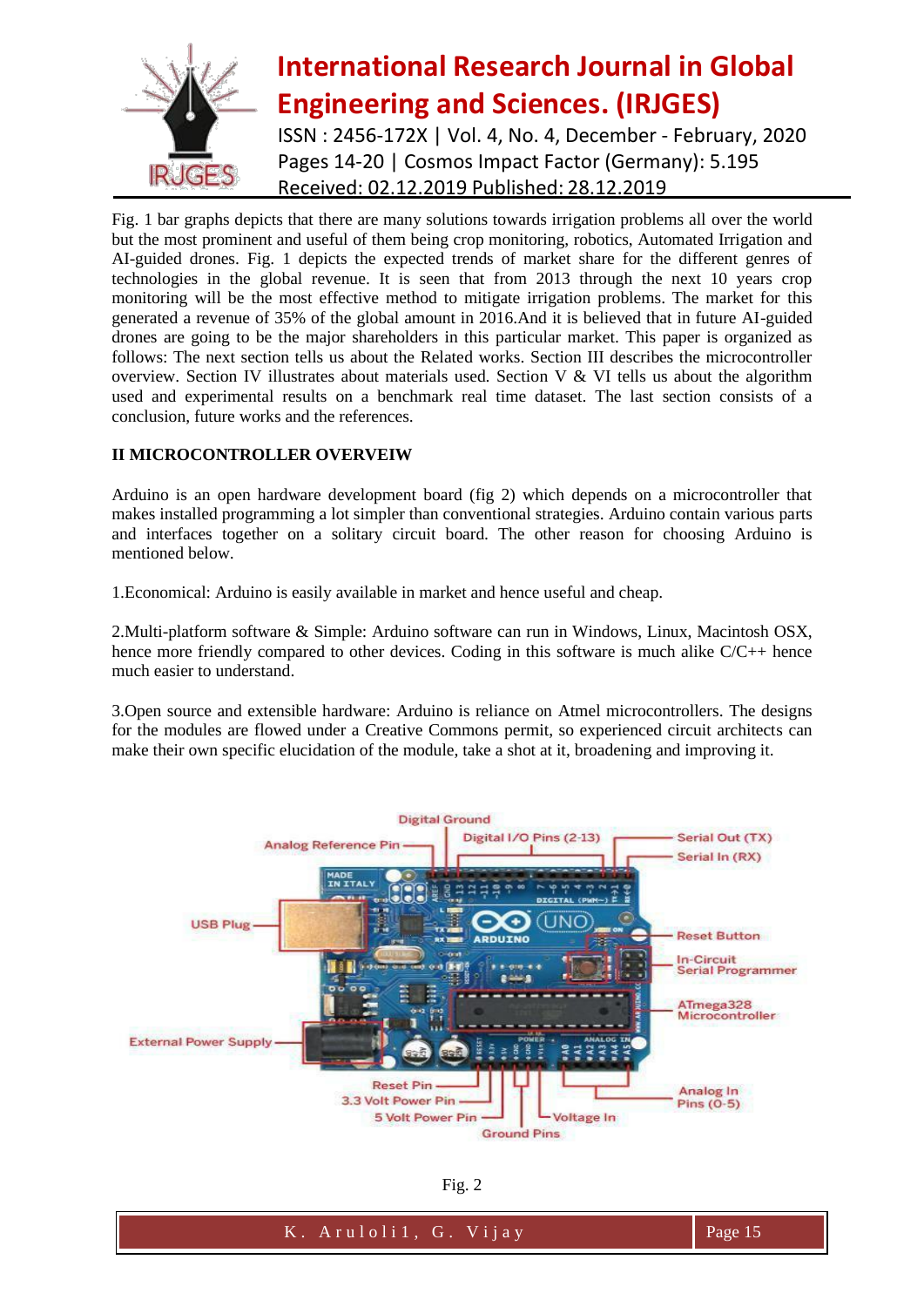

ISSN : 2456-172X | Vol. 4, No. 4, December - February, 2020 Pages 14-20 | Cosmos Impact Factor (Germany): 5.195 Received: 02.12.2019 Published: 28.12.2019

| Operating Voltage (OV)      | 5 V                                         |
|-----------------------------|---------------------------------------------|
| Input voltage preferred     | 7 to 12 V                                   |
| Input voltage range         | 6 to 20 V                                   |
| I/O digital pins 14         | (6 provides PWM output)                     |
| Analog Input Pins           | 6                                           |
| DC Current per I/O Pin      | 40 Ma                                       |
| DC Current for 3.3VPin      | 50 Ma                                       |
| Flash Memory<br>(ATmega328) | 32 KB (of which 0.5 KB used by boot loader) |
| SRAM (ATmega328)            | 2KB                                         |

### **MICROCONTROLLER SPECIFICATION**

#### **III.MAJOR COMPONENT DESCRIPTION**

In this section, a brief elucidation of the main sensing components used is discussed.

#### **A. Water sensor**

A water sensor consists of an electronic brick connector1 MΩ resistor, and several lines of bare conducting wires. It has a working voltage of 5 Volts and an analog interface. There are 3 pins an "S"pin for signal input, "+" and "-" pins for power supply and ground.



Fig. 3 Water sensor

K . A r u l o l i 1 , G . V i j a y Page 16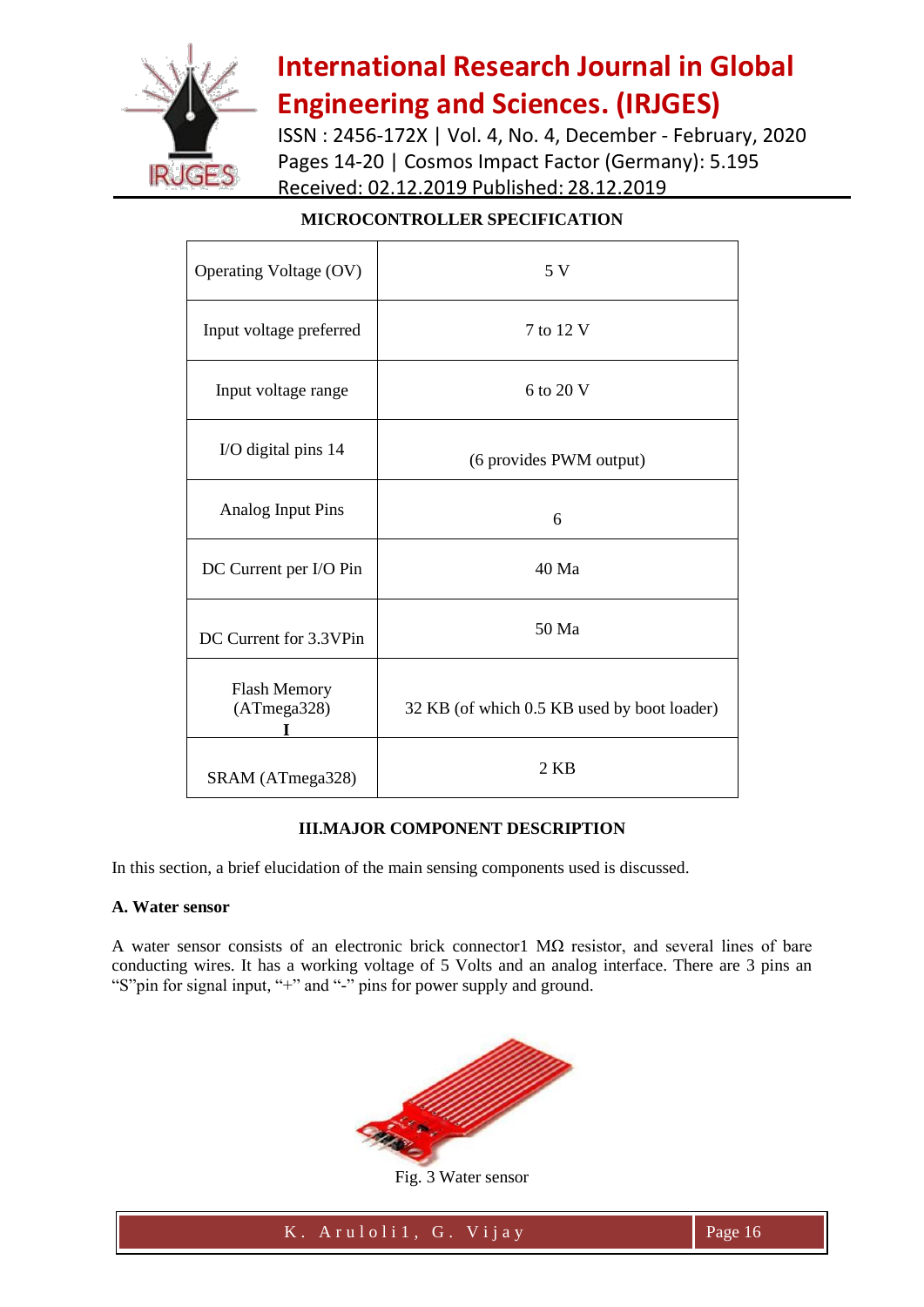

ISSN : 2456-172X | Vol. 4, No. 4, December - February, 2020 Pages 14-20 | Cosmos Impact Factor (Germany): 5.195 Received: 02.12.2019 Published: 28.12.2019

#### **B. GSM SIM800A board**

SIM800 is a complete Quad-band GSM/GPRS solution in a SMT type which can be embedded in the customer applications. SIM800 support Quad-band 850/900/1800 /1900MHz; it can transmit Voice, SMS and data information with low power consumption.



Fig. 4 GSM SIM800A board

#### **C. Moisture sensor:**

The soil moisture sensor used to measure the volumetric content of water. The two probes allow the current to pass through the soil and then it gets the resistance value to measure the moisture value.



Fig.5 Moisture sensor

#### **D.LCD Liquid Crystal Display:**

The liquid crystal display is a flat-panel display which is based on the light-modulating properties of the liquid crystals.



Fig. 6 LCD Liquid Crystal Display

K . A r u l o l i 1 , G . V i j a y Page 17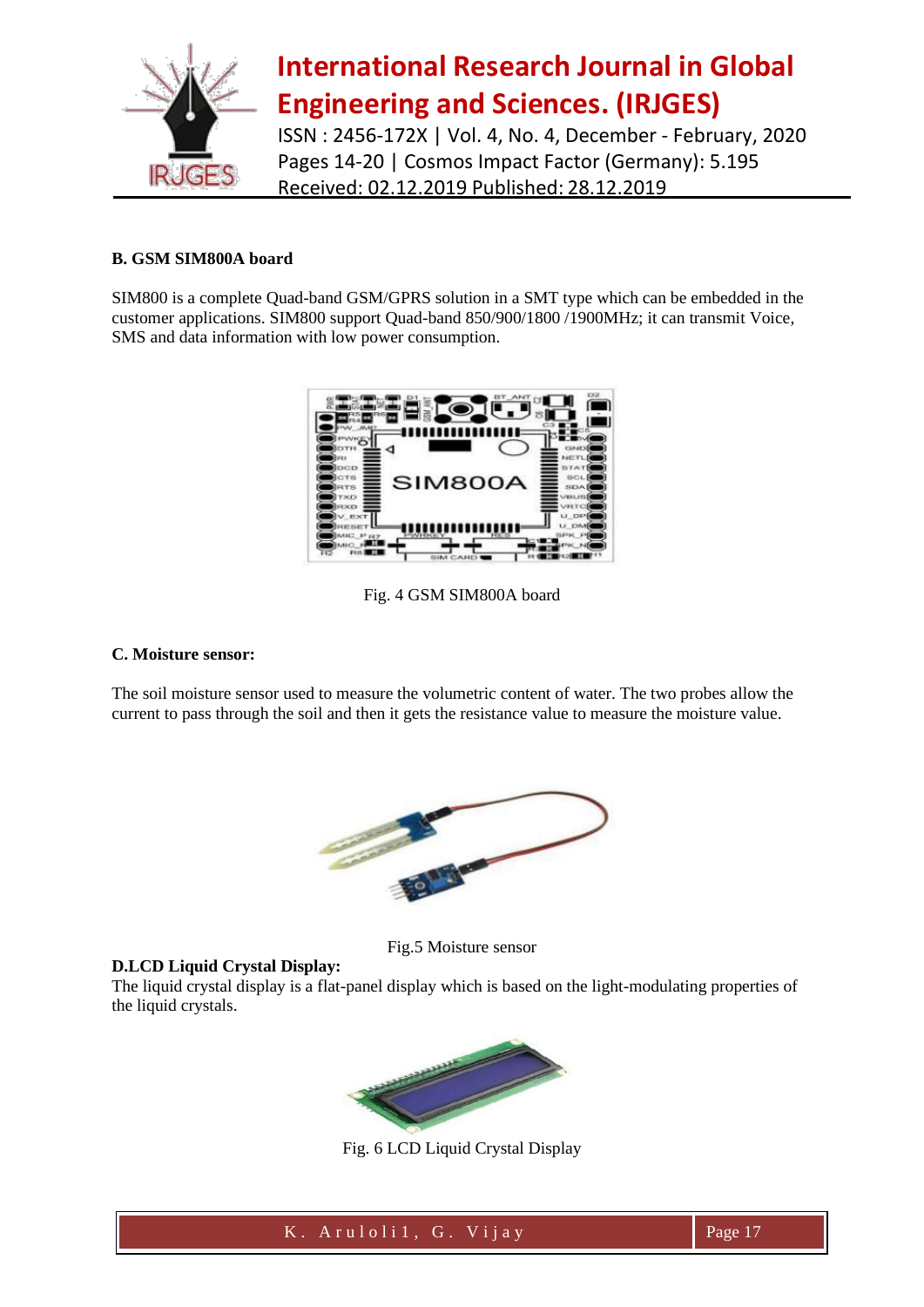

ISSN : 2456-172X | Vol. 4, No. 4, December - February, 2020 Pages 14-20 | Cosmos Impact Factor (Germany): 5.195 Received: 02.12.2019 Published: 28.12.2019

### **IV. RESULTS**

The result analysis tells us about the following details:

- i. The GSM module senses the data and sends the message to the registered mobile number as sown in Fig.7
- ii. The LCD display unit functions to display the monitored condition of the plant real time as referred in Fig.8.
- iii. The device is being tested indoor upon aloe- vera plant pot in an early eventide phenomenon shown in Fig 9.

| 国田田<br>1.1.1 |                                                       | <sup>22</sup> ■ <i><u>ail</u>.ii</i> l 51% ■ 8:46 pm |
|--------------|-------------------------------------------------------|------------------------------------------------------|
|              | <b>Smart Irrigation Testing</b>                       | ÷                                                    |
|              | Monday, 18 March 2019                                 |                                                      |
| S            | <b>Low Soil Moisture</b><br>detected. Motor turned ON |                                                      |
|              | Soil Moisture is Normal.<br>Motor turned OFF          | 2 8:41 pm                                            |
| S            | <b>Low Soil Moisture</b><br>detected. Motor turned ON |                                                      |
|              | Reservoir_Emty. Pump<br>turned ON                     | 2 8:42 pm                                            |
| S            | Soil Moisture is Normal.<br>Motor turned OFF          | 28:43 pm                                             |
| S            | Reservoir Full. Pump<br>turned OFF                    |                                                      |
|              | Reservoir_Emty. Pump<br>turned ON                     |                                                      |
|              | Reservoir Full. Pump<br>turned OFF                    | 2 8:44 pm                                            |

Fig. 7 shows the received SMS to the registered mobile number.



Fig. 8 depicts Automatic Mode when the pump is on state

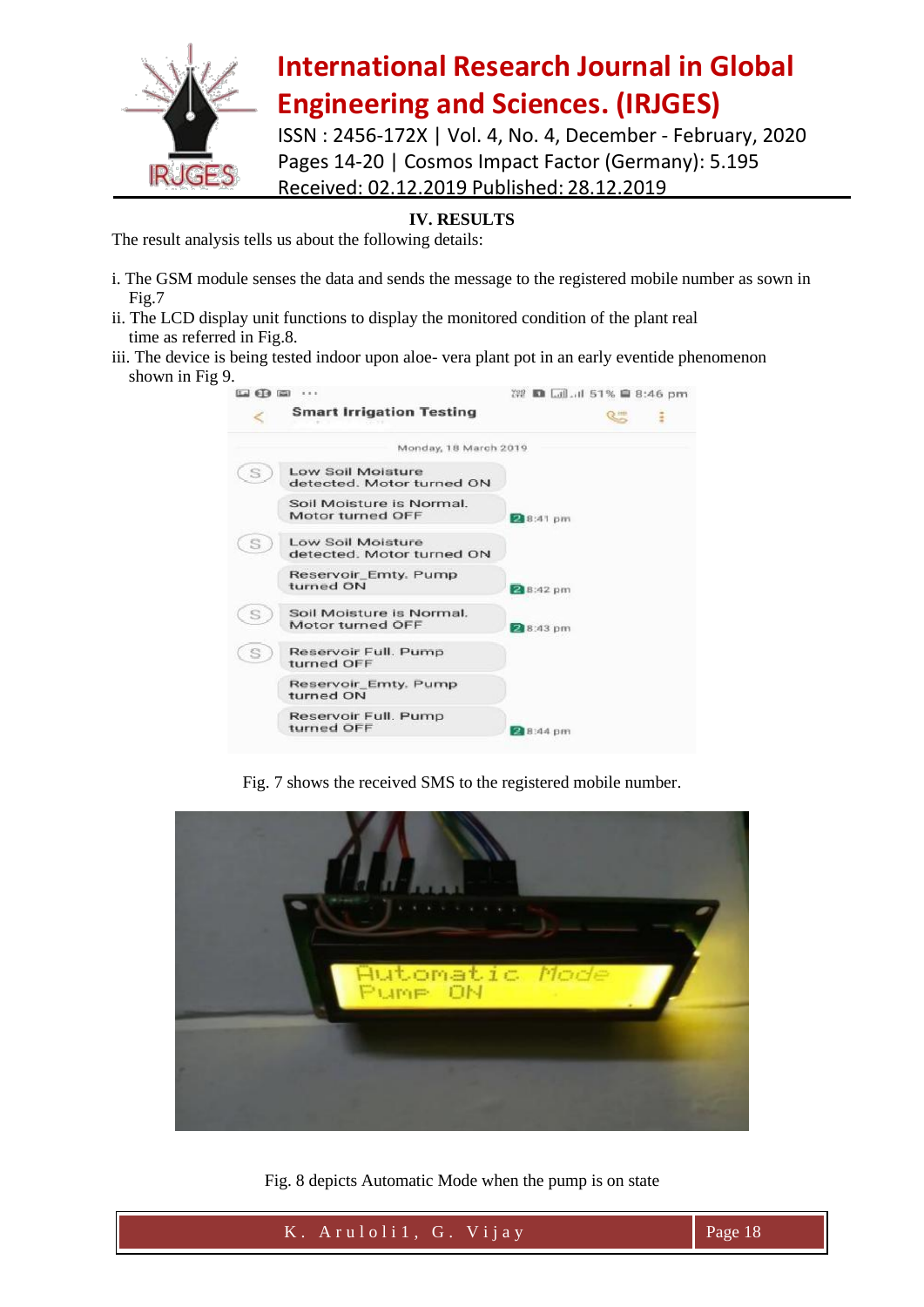

ISSN : 2456-172X | Vol. 4, No. 4, December - February, 2020 Pages 14-20 | Cosmos Impact Factor (Germany): 5.195 Received: 02.12.2019 Published: 28.12.2019



Fig. 9 Illustrates the setup being tested indoor in an Aloe-Vera plant pot

#### **V. FUTURE WORKS**

This proposed prototype is just a first step towards opening a new world of automated plant irrigation system. The various factors like soil moisture, climate conditions, soil pH, optimum temperature and solar receptivity can be taken these datasets can be uploaded to run machine learning algorithms and the optimum input and the outputs generated. This can be more efficient when connected with a cloud computing network for constant update along with real time changes of instructions. The sensors can collectively provide accurate information for optimum growth and the whole process can be automated with machine learning. This future prototype can be equipped with more sophisticated sensor which can monitor large area of land thus achieving higher productivity with less cost and manual labor. Further, we can train a deep learning model on image processing algorithms to include some more features such as predict the species of crop or the quality of crop based on its picture. We can further automate the system by training the model with previous data for the various soil types, their properties and the crop yield trends. This will help us to analyse and improve the proposed system. We can further train on data on the climatic conditions of a region over the past years to predict a probable heavy monsoon or a drought and warn the farmers beforehand.

### **VI. CONCLUSION**

In the present era, the farmers use irrigation technique which involves a lot of manual labour. The farmers irrigate the land at regular intervals, a process that consumes more water and results in wastage of water. Moreover, due to dependence on monsoon in countries like India, irrigation more than often becomes difficult due to shortage of water. Hence, we require an automatic system that will precisely monitor and control the water requirements in the field to increase the efficiency of the irrigation process. Installing automated irrigation monitoring system saves time and ensures judicious usage of water.

K . A r u l o l i 1 , G . V i j a y Page 19